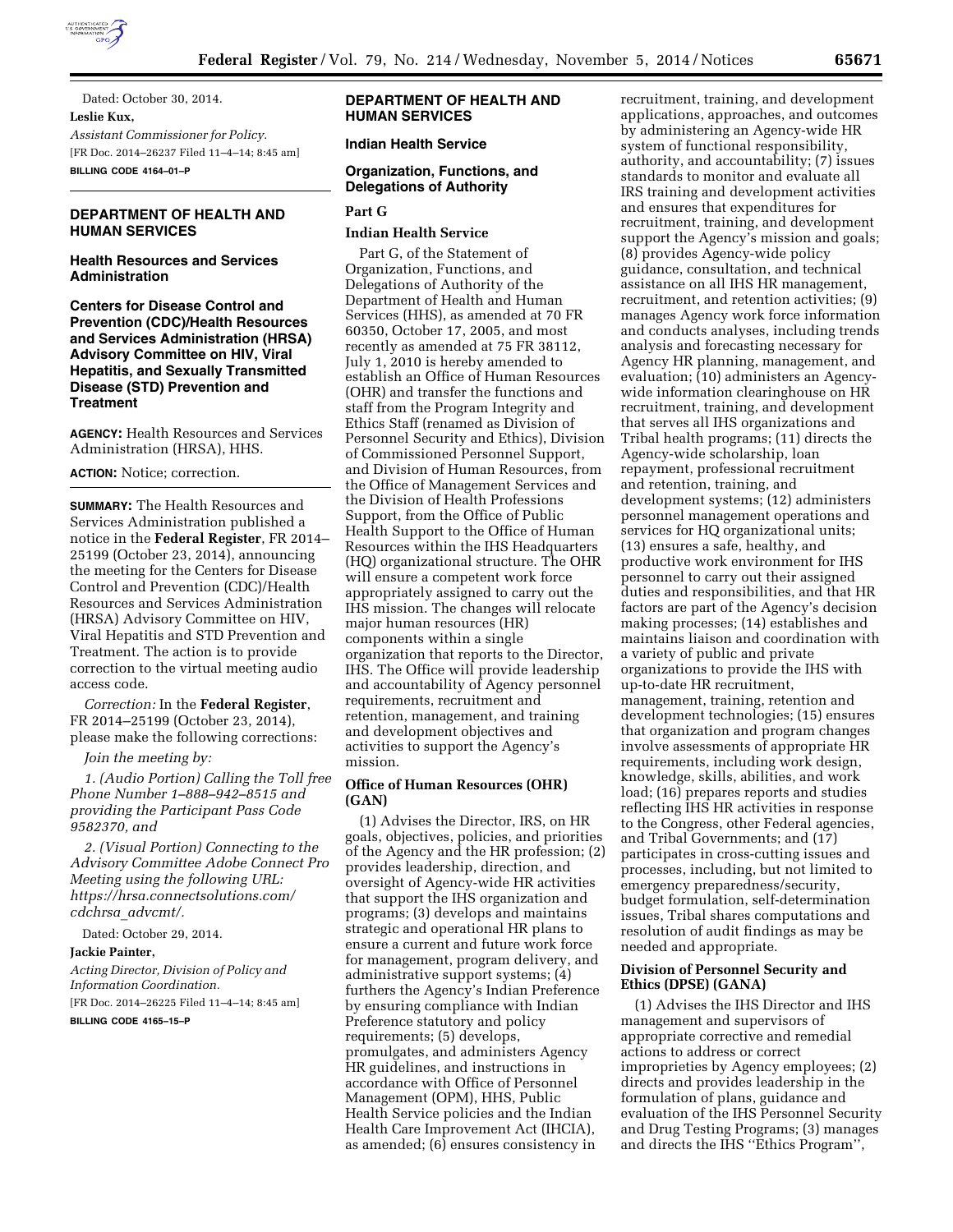including the implementation of all requirements, providing advice to the IHS Director and serving as the Agency liaison with all outside investigative organizations related to personnel matters, such as the Office of Special Counsel, the Government Accountability Office (GAO) and the Office of Inspector General (OIG); (4) directs and monitors the annual required ethics training and ethics training of new employees within the required dates; (5) directs the factfinding and resolution of allegations against Agency personnel of impropriety such as mismanagement of resources, fraud, waste, and abuse violations of the Standards of Ethical Conduct, Hatch Act and political activity and other forms of waste; (6) administers the IHS-wide management of the Agency hotline reports of allegations; and (7) develops and implements IHS directives and training for Standards of Ethical Conduct, Hatch Act and political activity, allegations and investigations of administrative fraud, waste and abuse, drug testing, and personnel security.

### **Personnel Security Branch (PSB) (GANA1)**

(1) Administers and coordinates the IRS personnel security program and IHS drug testing program; (2) administers and coordinates all background checks and adjudicates findings; (3) coordinates with the OPM on tracking background checks for all Agency personnel; (4) works with IHS Area Office Personnel Security Representatives on timely processing of backgrounds and adjudication of findings; and (5) provides guidance for determining position sensitivity in accordance with the OPM requirements for position sensitivity and public trust.

#### **Ethics Branch (EB) (GANA2)**

(1) Administers and coordinates the IHS ethics program, including the implementation of all requirements and providing advice to the Agency on actions necessary to ensure compliance with ethics laws and policies; (2) reviews and approves public financial disclosure statements; (3) supervises and audits the confidential financial reports filed by regular and special government employees; (4) reviews and clears all requests for approval of outside activity and requests to accept travel expenses from non-Federal sources; (5) provides advice and assistance to current and former employees to ensure that decisions they make, and actions they take, are not, nor appear to be, affected by any question of conflict of interest; and (6) trains

Agency employees on ethics statutes and regulations.

#### **Division of Commissioned Personnel Support (DCPS) (GANB)**

(1) Acts as the liaison between IHS and the Office of the Surgeon General (OSG), Division of Commissioned Corps Personnel and Readiness (DCCPR), and Division of Systems Integration; (2) advises the IHS Director, HQ Office Directors, Area Directors, supervisors, administrators, managers, officers and dependents regarding commissioned personnel benefits, policies, procedures, and regulations, as the IHS primary point of contact for commissioned personnel management; (3) develops Agency policies, procedures, and recommendations to Agency senior leadership regarding commissioned personnel management and provides recommendations to the DCCPR regarding commissioned corps policy; (4) provides direct support to the IHS Director and/or the Agency representative to the OSG as the Agency's official Surgeon General's Policy Advisory Council representative; (5) produces resource materials and conducts training sessions on commissioned personnel issues for officers, supervisors, and commissioned personnel specialists in IHS Area Offices; (6) manages the Agency honor and service award program for commissioned personnel; (7) facilitates and monitors the progress of Agency commissioned personnel adverse actions to assure accuracy, timeliness, and completion; (8) prepares reports reflecting INS commissioned corps activities in response to requests from Agency leadership, Congress, other Federal agencies, and Tribal Governments; (9) reviews and processes all commissioned personnel actions for the Agency; (10) develops and manages all Agency commissioned personnel direct access positions; (11) provides oversight and coordination of Temporary, Permanent, and Exception Proficiency Promotion processes; (12) evaluates need, develops, and provides commissioned personnel training, orientation, workshops, and seminars; (13) acts as a subject matter expert and advises Agency travel officials on commissioned personnel travel and Joint Federal Travel Regulation policy; (14) coordinates with DCCPR on all Agency deployment processes, obtains Agency approvals for officer deployments, provides oversight and tracks the status of Agency commissioned personnel during deployments; (15) facilitates and monitors all medical and compensation processes (including special pays) for

accuracy, timeliness, and completion; and (16) advises Agency supervisors on the performance, discipline, and conduct of commissioned personnel.

# **Division of Human Resources (DHR) (GANC)**

(1) Provides overall leadership and direction for the IHS HR program; (2) evaluates, establishes and implements HR policies for Agency-wide use and provides leadership to ensure implementation; (3) provides advice, consultation, guidance and assistance to IHS Leadership, Areas, and Regional HR Centers on civil service HR issues, programs and policies; (4) provides leadership and direction to the IFS Regional HR Centers; (5) provides recruitment, classification, and performance management services for all Senior Executive Service positions; and (6) manages the overall IHS appointment authority, personnel and pay action functions for civil service employees.

#### **HR Systems and Analytics Branch (HRSAB) (GANC1)**

(1) Serves as advisor to IHS leadership on HR systems solutions for IHS business needs; (2) provides project management for enterprise HR systems and functional aspects of IHS public and internal Web sites; (3) collaborates with business process owners to perform requirements analysis, selection, testing, implementation, deployment, and support and recommend future enhancements for HHS HR systems and reporting solutions; (4) analyzes HR metrics/ benchmarks, internal DHR business practices, processes, and programs to enable the organization to make better decisions concerning our human capital resources; (5) coordinates and implements system access requirements which uphold the IHS security policies; and (6) serves as H–IS advocates for Human Resources Information System programs to ensure they meet IRS business and process needs.

#### **HQ Client Services Branch (CSB) (GANC2)**

(1) Provides core HR advice, operational functions and services (in the areas of strategic recruitment, staffing, delegated examining, position classification, payroll, timekeeping, performance management, awards, and Federal benefit programs), strategic human capital and workforce planning, succession planning, E-government HR initiatives and strategic planning for IHS HQ Offices; (2) provides advice, consultation, guidance and assistance to HQ Office Directors, management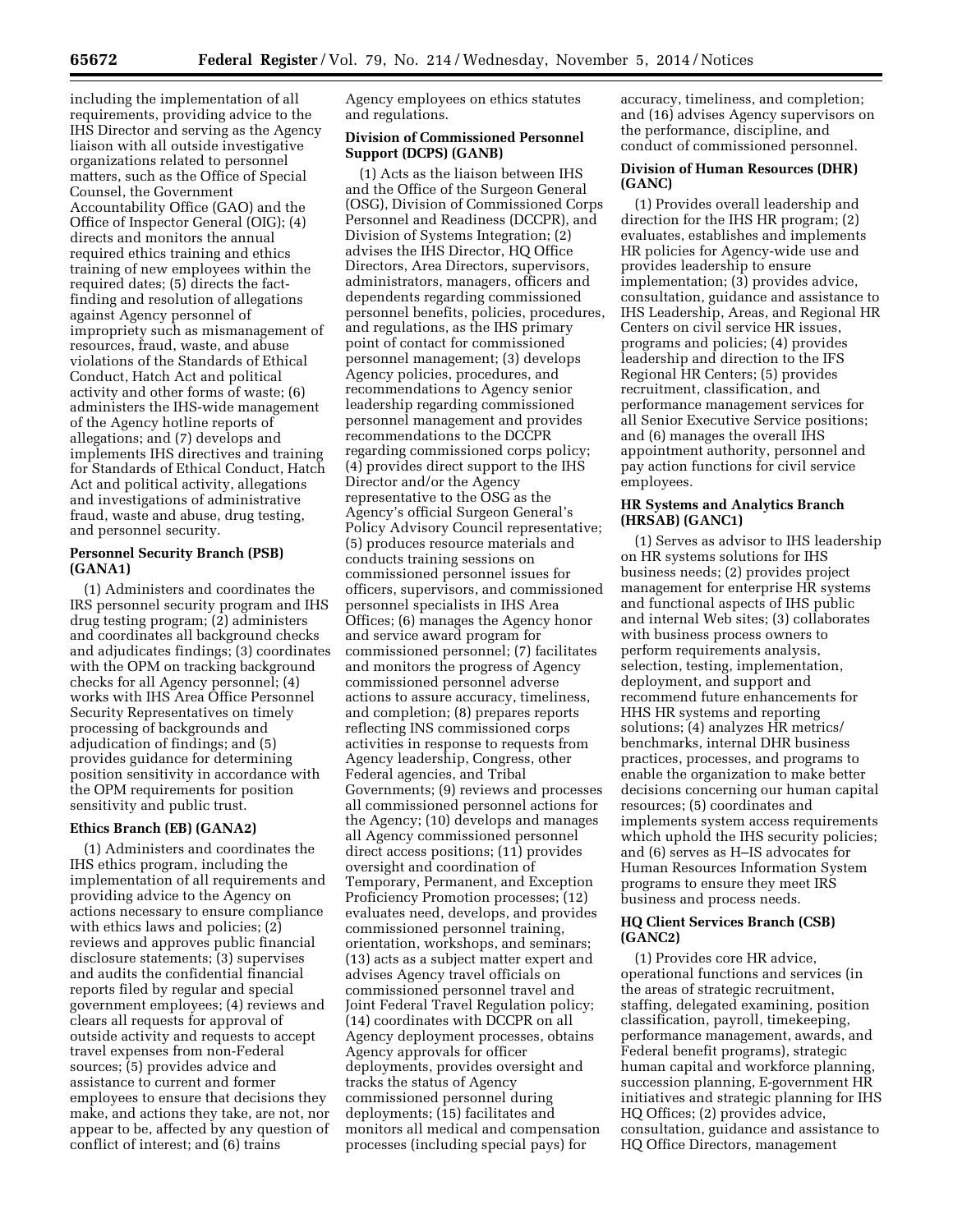officials, employees and other customers on HR operational services, programs, and policies; (3) interfaces with staff of the other DHR Branches to provide for a full range of HR operational services to the HQ; and (4) complies with Indian Preference statutory and policy requirements in HR practices.

# **Workforce Relations and Policy Branch (WRPB) (GANC3)**

(1) Develops, administers and evaluates a variety of services, products, and program policies in the areas of employee and labor relations, performance management and awards; (2) provides HR advisory and consulting services to IHS management and Regional HR management and staff while developing, administering, and evaluating compensation policy and programs designed to recruit, compensate, and retain a highly qualified, motivated, and diverse workforce; (3) provides support and assistance to the IHS leadership with planning and preparing IHS workforce programs; (4) responsible for the development and implementation of HR policies, and management of HR delegations of authority; (5) develops and provides guidance and oversight for policy for Title 5 employment mechanisms, and coordinates HR programs and policies with HHS; and (6) responds to a variety of HR issues and cases that arise from the IHS HQ and Areas that are precedent-setting, controversial, and/or require sensitive handling.

#### **Regional Human Resource Centers— (RHRO) (GANC4–8)**

#### **Western Region (GANC4)**

**Northern Plains Region (GANC5)** 

# **Southwest Region (GANC6)**

# **Navajo Region (GANC7)**

# **Southeast Region (GANC8)**

(1) Provides overall leadership and direction for the IHS HR program within the established Region; (2) administers HR policies and regulations and provides leadership to ensure implementation; (3) provides advice, consultation, guidance and assistance to Area Directors, management officials, employees and other customers on civil service HR issues, programs and policies; (4) provides leadership and direction to the HR staff throughout the Region; (5) assures compliance with Indian Preference statutory and policy requirements in HR practices; (6) provides HR services throughout the Region, to include, but not limited to, strategic human capital and workforce

planning, succession planning, Egovernment HR initiatives and strategic planning, HR program evaluation and oversight; strategic consultation, management advisory services, HR leadership, classification and pay administration, staffing and placement, personnel and payroll action processing, labor-management and employee relations, benefits administration and performance management; (7) provides advice, consultation, and assistance to management and when requested to Tribal officials on Tribal health program HR issues; (8) plans, administers and evaluates HR programs; (9) plans and implements HR responsibilities for IHS programs covered by the Region's appointing authority; and (10) represents the Region in matters involving HR program responsibilities.

#### **Division of Health Professions Support (DHPS) (GAND)**

(1) Develops and implements IHS programs to recruit, select, assign, and retain health care professionals and coordinates these activities with the respective disciplines; (2) assesses professional staffing needs and coordinates the development of strategies and systems to satisfy these needs; (3) coordinates the planning and development of IHS strategies and systems to improve the morale and retention of all professionals; (4) coordinates HQ activities for physician residency and training programs; (5) coordinates the IHS National Health Service Corps (NHSC) program, including liaison and assignment of NHSC scholarship recipients to IRS; (6) develops priority sites for the loan repayment program; (7) coordinates placement of professionals with loan repayment obligations; (8) serves as IHS coordinator for preparatory, pregraduate and health professions IHS scholarship recipients; (9) retrieves, establishes, and manages information and data on the IHS work force; and (10) conducts work force data analyses, including trends and projections, identifying work force needs by major personnel systems, categories, and disciplines.

## **Health Professions Support Branch (HPSB) (GAND1)**

(1) Develops the IHS program to recruit, select, assign, and retain health care professionals, in accordance with policies and guidance provided by the DHR; (2) assesses IHS professional staffing needs; (3) provides research and analysis functions related to recruitment and retention of health professionals for Chief Medical Officers, Clinical Directors, and senior clinicians; (4)

manages and supports health professions education programs and activities; (5) processes waivers and defaults of participants in IHS scholarship programs and the IHS Loan Repayment Program (LRP) as mandated by Section 108 of the IHCIA; (6) coordinates the debt management function with the Program Support Center; and (7) develops and administers Indian Health Professions programs authorized by the IHCIA, as amended.

#### **Loan Repayment Branch (LRB) (GAND2)**

(1) Awards and places recipients in IHS, Tribal, and Urban sites and monitors and processes waivers and defaults of participants in the LRP as mandated by Section 108 of the IHCIA; and (2) coordinates program administration with the IHS Area Office and Service Unit personnel, particularly recruitment and retention activities, including Chief Medical Officers, Clinical Directors, and professional recruiters.

#### **Scholarships Branch (SB) (GAND3)**

Develops, administers, and evaluates programs in the IHS Scholarship Program authorized under the IHCIA: Section 102 (Health Professions Recruitment Program for Indians), Section 103 (Health Professions Preparatory Scholarship Program for Indians), Section 104 (Indian Health Professions Scholarship Program), Section 105 (IHS Extern Program), Section 112 (Nursing Program), Section 114 (INMED Program), Section 120 (Matching Grants to Tribes for Scholarship Programs), Section 217 (American Indians Into Psychology Program), and other funded programs authorized under the IHCIA.

#### **Office of Public Health Support (OPHS) (GAH)**

(1) Advises and supports the IHS Director on policy, budget formulation, and resource allocation regarding the operation and management of IHS, Tribal, and Urban Indian health programs; (2) provides IHS-wide leadership, guidance and support for public health program and activities including strategic planning, evaluation, Government Performance and Results Act (GPRA), research, epidemiology, and statistics; (3) provides Agency-wide leadership and consultation to IHS, Tribal, and Urban Indian health programs on IHS goals, objectives, policies, standards, and priorities; (4) advocates for the public health needs and concerns of Al/AN and promotes quality health care; (5) manages and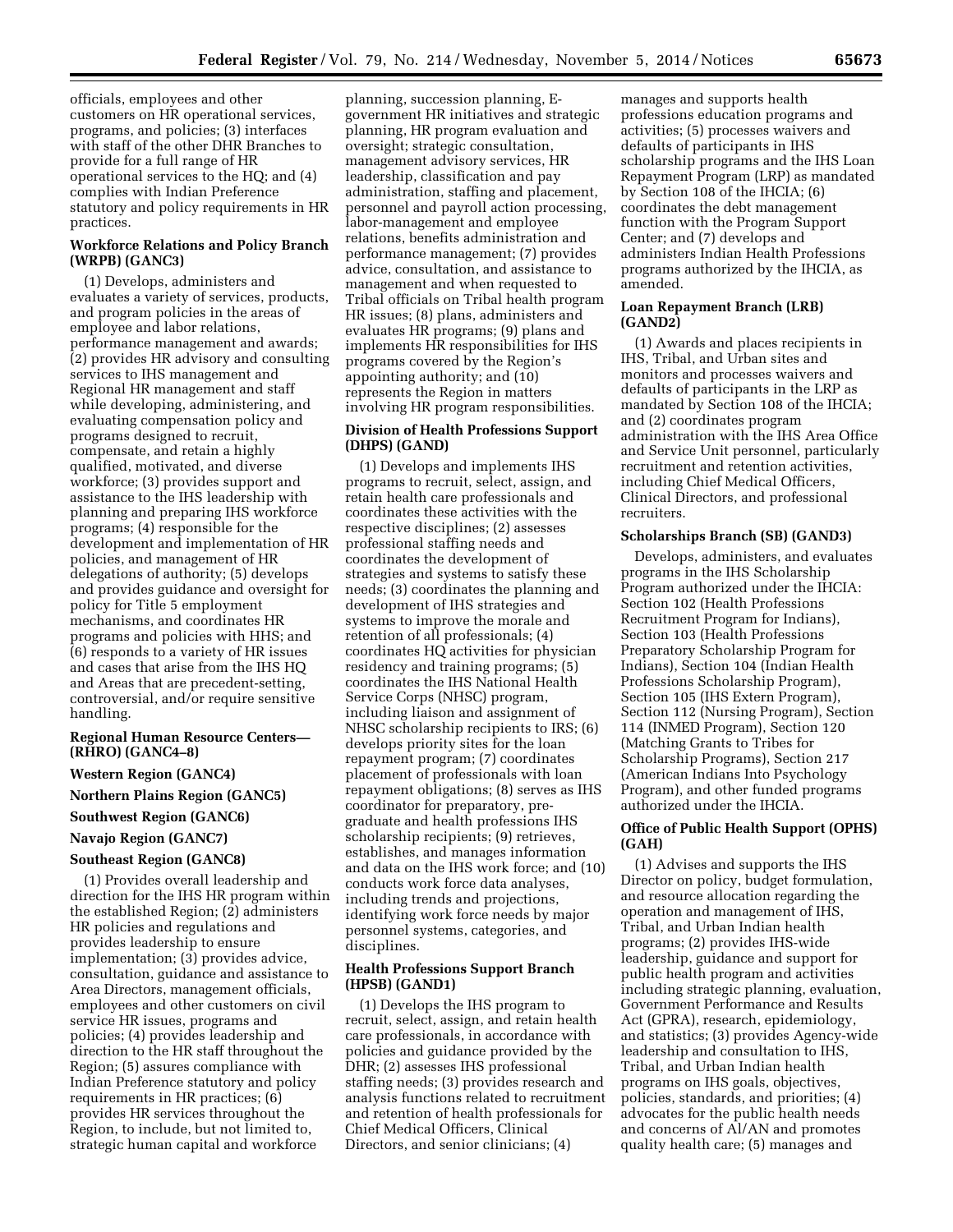provides national leadership and consultation for IHS on assessments of public health medical services, research agendas, special pay, and public health initiatives for the Agency; (6) supports and advocates for AI/AN to access State and local public health programs; and (7) participates in cross-cutting issues and processes including, but not limited to emergency preparedness/security, budget formulation, self-determination issues, Tribal shares computations and resolution of audit findings as may be needed and appropriate.

#### **Division of Epidemiology and Disease Prevention (DEDP) (GAHA)**

(1) Prevents and controls chronic and communicable disease through epidemiology and applied public health practice; (2) builds capacity in Tribal communities through a network of Tribal Epidemiology Centers; (3) collaborates with the Centers for Disease Control and Prevention (CDC) and directs staff detailed to the IRS from the CDC; (4) describes causes, patterns, and risk factors for disease and death, and develops public health policy and interventions; (5) serves IHS and Tribal communities through disease surveillance, health data management, analysis and reporting, community surveys, emergency response, training in public health practice and epidemiology, consultation to clinicians and technical support for public health activities and assessment of public health system performance; (6) supports epidemiology, disease control, and prevention programs for chronic diseases, including cancer, tobacco control, cardiovascular disease, diabetes, kidney disease, environmental health, maternal health, child health, and others; and (7) supports epidemiology, disease control, and prevention programs for communicable diseases, including tuberculosis, HIV/ AIDS, sexually-transmitted diseases, hepatitis, hantavirus, antibiotic-resistant infections, immunizations, bioterrorism preparedness and others.

# **Chronic Disease Branch (CDB)**

Supports epidemiology, disease control, and prevention programs for chronic diseases, including cancer, tobacco control, cardiovascular disease, diabetes, kidney disease, environmental health, maternal health, child health, and others.

#### **Infectious Disease Branch (IDB)**

Supports epidemiology, disease control, and prevention programs for communicable diseases, including tuberculosis, HIV/AIDS, sexuallytransmitted diseases, hepatitis,

hantavirus, antibiotic-resistant infections, immunizations, bioterrorism preparedness, and others.

## **Division of Program Statistics (DPS) (GAHB)**

(1) Plans, develops, directs, and coordinates an analytical statistical reporting program to provide data for measuring the health status and unmet health needs of the Al/AN population; (2) develops and coordinates the collection, processing, and analysis of demographic, patient care, and clinical data for the Agency; (3) maintains, analyzes, makes accessible, and publishes results from national demographic and clinical analyses; and (4) provides statistical and analytical consultation to other divisions and agencies.

#### **Demographics Statistics Staff (DS)**

(1) Plans, develops and executes a major nation-wide statistical program for the collection, processing, analysis and dissemination of demographic characteristics of the AT/AN population located throughout the United States; (2) coordinates with the National Center for Health Statistics the analysis and reporting of vital event information for the AT/AN population; and (3) provides statistical and analytical consultation to other divisions and agencies.

# **Patient Care Statistics Staff (PCSS)**

(1) Plans, develops and executes a major nation-wide statistical program for the collection, processing, analysis and dissemination of patient care data and special studies with emphasis on health and demographic characteristics of the Al/AN population located throughout the United States; (2) evaluates facility workload trends and participates in the development of methodologies for constructing longrange estimates of inpatient and ambulatory care workloads for use in facility construction and planning; and (3) coordinates with the IHS National Data Repositories, the analysis and reporting of program, patient care and clinical data for the Agency.

#### **Division of Planning, Evaluation and Research (DPER) (GAHC)**

(1) Develops and coordinates Agency strategic planning and performance measurement efforts (including GPRA and Program Assessment Rating Tool) with budgeting requirements in consultation with IHS program staff; (2) provides consultation and coordination on the IRS budget formulation activity for planning and data purposes; (3) conducts, facilitates, solicits, coordinates, and evaluates community-

oriented practice-based research related to health problems and the delivery of care to AI/AN people and communities with a major focus on improving the health status and systems of care; (4) provides guidance and support for IHSwide program evaluation projects; and (5) provides support for public health planning services, facilities and staffing.

#### **Office of Management Services (OMS) (GAL)**

(1) Provides IRS-wide leadership, guidance and support for the management of grants, acquisitions, records management, personal property, supply, and the regulations program; (2) formulates, administers, and coordinates the review and analysis of IRS-wide policies, delegations of authority, and organizations and functions development; (3) develops and oversees the implementation of policies, procedures and delegations of authority for IHS grants management activities, including grants added to self-governance compacts; (4) ensures that IHS policies and practices for the administrative functions identified above are consistent with applicable regulations, directives and guidance from higher echelons in the HHS and other Federal oversight agencies; (5) advises the IHS Director, in conjunction with the Office of the General Counsel (OGC), on the resolution of statutory and regulatory issues related to the MS and coordinates resolution of IHS legal issues with the OGC, IHS staff, and other Federal agencies; (6) assures that IHS appeal systems meet legal standards, in conjunction with the OGC; (7) coordinates the development, clearance, and transmittal of IHS responses and follow-up to reports issued by the OIG, the GAO, and other Federal internal and external authorities; (8) provides leadership and direction of activities for continuous improvement of management accountability and administrative systems for effective and efficient program support services IHS-wide; (9) ensures the accountability and integrity of grants and acquisition management, records management, personal property utilization and disposition of MS resources; (10) assures that the IHS management services, policies, procedures, and practices support ES Indian Self-Determination Act policies; (11) assists in the assurance of Indian access to State, local, and private health programs; (12) provides leadership and advocacy of the IHS mission and goals with the HHS, Administration, Congress, and other external authorities; and (13) participates in cross-cutting issues and processes including, but not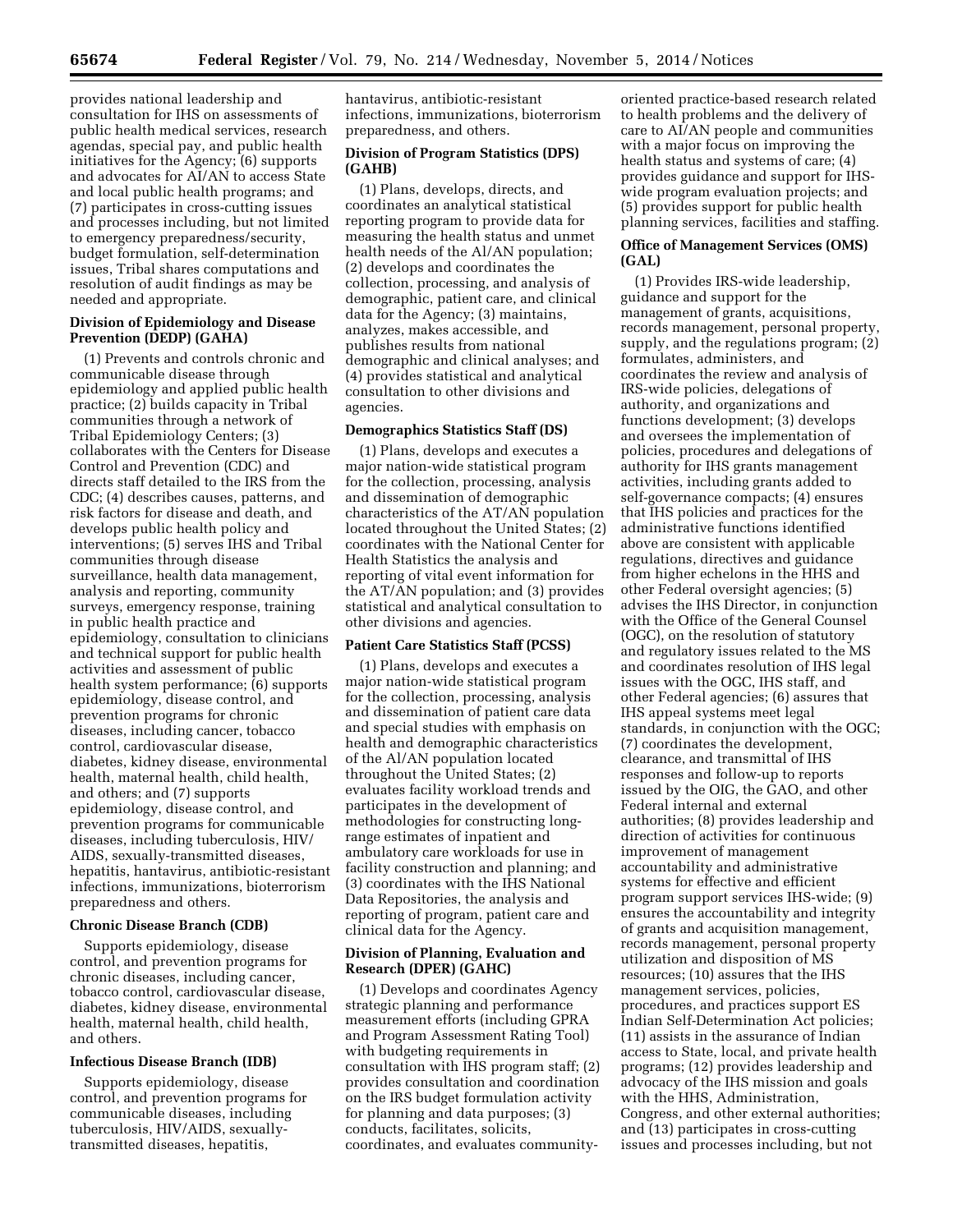limited to emergency preparedness/ security, budget formulation, selfdetermination issues, Tribal shares computations and resolution of audit findings as may be needed and appropriate.

#### **Division of Management Policy and Internal Control (DMPIC) (GALA)**

(1) Formulates, administers, and supports IHS-wide policies, delegations of authority, and organizations and functions development; (2) provides leadership, on behalf of the IHS Director, to functional area managers at IHS HQ in developing, modifying, and overseeing the implementation of IHS policies and procedures; (3) provides analysis, advisory, and assistance services to IHS managers and staff for the development, clearance, and filing of IHS directives and delegations of authority; (4) serves as principal advisor and source for technical assistance for establishment or modification of organizational infrastructures, functions, and Standard Administrative Code configurations; (5) administers the IHS Management Control Program for assuring IHS' compliance with management control requirements in the Federal Managers' Financial Integrity Act of 1982; (6) provides assistance and support to special assigned task groups; (7) conducts special program or management integrity reviews as required; (8) oversees and coordinates the annual development and submission of the Agency's Federal Activities Inventory Reform Act report to the HHS; (9) plans, develops, and administers the IHS personal property management program in conformance with Federal personal property management laws, regulations, policies, procedures, practices, and standards; (10) interprets regulations and provides advice on execution and coordination of personal property management policies and programs; (11) administers management systems and methods for planning, utilizing, and reporting on personal property programs, including the precious metals recovery program and IHS personal property accountability and control systems; (12) provides guidance and serves as principal administrative authority on Federal personal property management laws, regulations, policies, procedures, practices, and standards, in conjunction with the OGC; (13) conducts surveys and studies involving evaluation and analysis of the personal property management activities IHS-wide; (14) maintains liaison with the HHS and the General Services Administration (GSA) on personal property management issues and programs affecting the 11–IS;

(15) plans, develops and administers the IHS Fleet Management Program; (16) prepares reports on IHS personal property activities; and (17) administers the local HQ personal property management program to include receiving, tagging, storage and disposal in addition to conducting the annual inventory for all HQ locations.

## **Division of Administrative Services (DAS) (GALB)**

(1) Plans, develops and directs program support and general services programs; (2) provides policy guidance and support in the development, planning, and implementation of administrative functions; (3) serves as liaison with the HHS and the GSA on logistics issues affecting the IHS; (4) monitors, evaluates, and reports on administrative programs and services; (5) provides guidance and oversight to the IHS on the control and safeguard of classified national security information; (6) plans, develops and administers the IHS-wide Homeland Security Presidential Directive 12 (HSPD–12) program to include providing leadership on the Physical Access Control Systems, and the Physical Security Program in a collaborative role with the Office of Environmental Health and Engineering; (7) provides special transportation and security; (8) provides leadership and guidance for the IHS Forms Management Program; (9) administers physical security, facility management, space management services, GSA lease management, telecommunication services, parking management, including the employee transit subsidy program, and HSPD–12 badge issuance for HQ; (10) administers the IRS mail and commercial printing programs; (11) provides leadership and coordination in the planning, development, operation, oversight, and evaluation of special office support projects for office relocations, and inter- and intra-agency activities; (12) plans, develops, and administers the IRS policies on supply management in conformance with Federal supply management laws, regulations, policies, procedures, practices, and standards; (13) interprets regulations and provides advice on execution and coordination of supply management policies and programs; (14) administers management systems and methods for planning, utilizing, and reporting on administrative supply management programs, including the IHS supply accountability and controls systems; (15) provides guidance and serves as principal administrative authority on Federal supply management laws, regulations, policies, procedures, practices, and standards, in

conjunction with the OGC; (16) conducts surveys and studies involving evaluation and analysis of the supply management activities IHS-wide; (17) maintains liaison with the HHS and the GSA on supply management issues and programs affecting the IRS; (18) prepares reports on IHS supply; and (19) plans, develops, and administers an integrated IRS supply system.

#### **Division of Acquisitions Policy (DAP) (GALC)**

(1) Develops, recommends, and oversees the implementation of policies, procedures and delegations of authority for the acquisition management activities in the IRS, consistent with applicable regulations, directives, and guidance from higher echelons in the HHS and Federal oversight agencies; (2) advises the Director, OMS, of proposed legislation, regulations, and directives that affect contracts in the IHS; (3) provides leadership for compliance reviews of all IHS acquisition operations; (4) oversees completion of necessary corrective actions; (5) manages for the Agency, the HHS acquisition training and certification program; (6) supports and maintains the IHS Contract Information System and controls entry of data into the HHS Contract Information System; (7) serves as the IHS contact point for contract protests and the HHS contact for contract-related issues; (8) reviews and makes recommendations for approval/ disapproval of contract-related documents such as: Pre- and post-award documents, unauthorized commitments, procurement planning documents, Justification for Other Than Full and Open Competition waivers, deviations, and determinations and findings that require action by the Agency Head of the Contracting Activity, or the Office of the Secretary; (9) processes unsolicited proposals for the IHS; (10) coordinates the IHS Small Business programs; and (11) oversees compliance with the Buy Indian Act.

#### **Division of Grants Management (DGM) (GALD)**

(1) Directs grants management and operations for the IHS; (2) awards and administers grants and cooperative agreements for IHS financial assistance programs; (3) provides assistance for the resolution of audit findings for grant programs; (4) manages for the Agency, the HHS grants training and certification program; (5) continuously assesses grants operations; (6) oversees completion of necessary corrective action plans; (7) reviews and makes recommendations for improvements in grantee and potential grantee